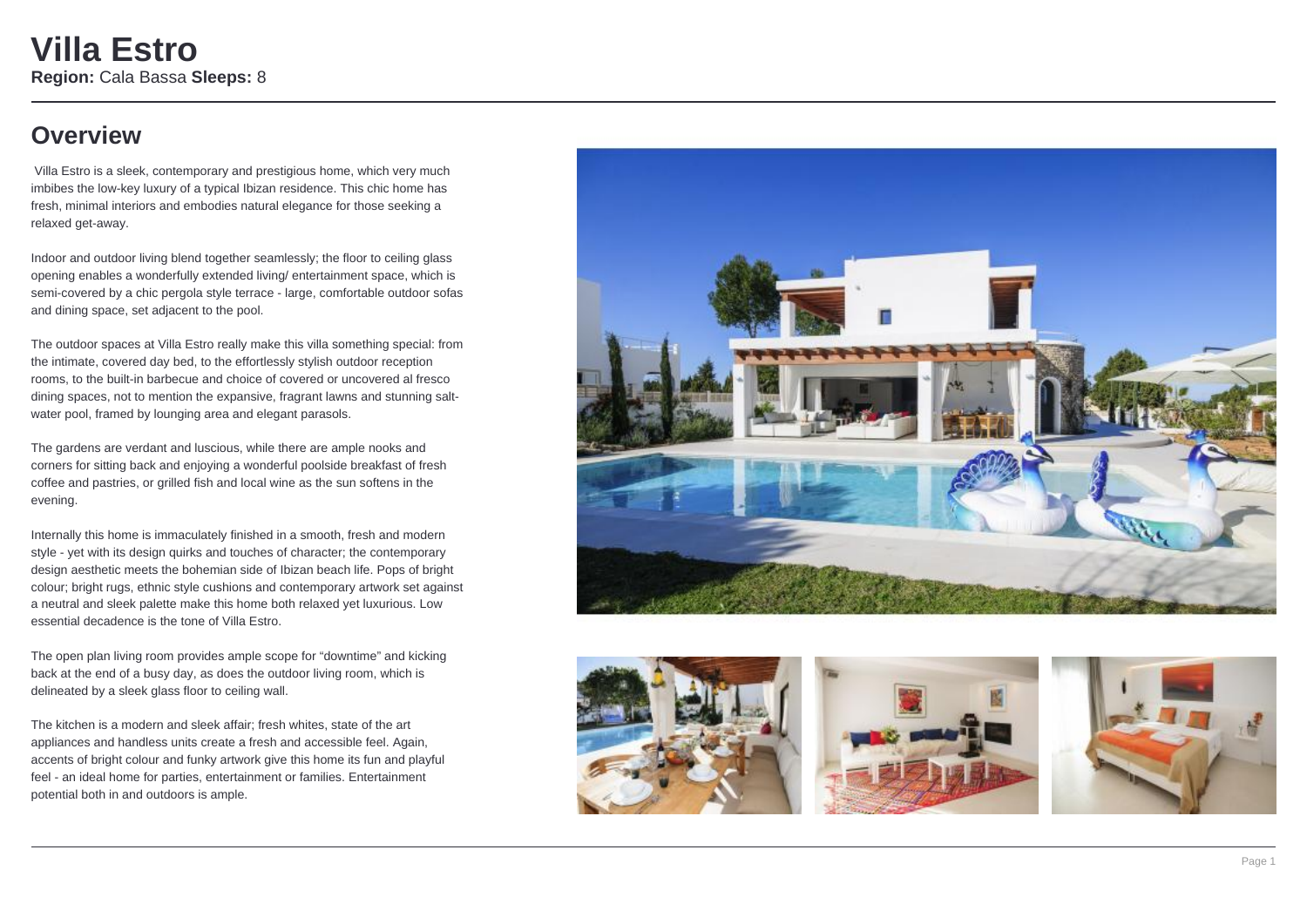The bedrooms are simple yet effective; they each have their particular accent of colour, set against calm and neutral tones and tranquil, restful milieu. Beautiful views across the gardens, a quiet location and crisp, quality bedlinen make these rooms ideal for a restorative stay. Eight guests can be accommodated across four bedrooms, with the option for twin beds in one of these.

Every modern convenience is present, a testament to the quality of finish at Villa Estro: Sonos sound system; wifi, smart television with satellite; alarm system and safe. Guests will arrive, and be able to adjust to the mellow opulence that sets the tone of this home; to drop the pace and enjoy a fantastic group or family holiday with every little extra detail covered for guests ease.

### **Facilities**

Modern • **Recommended** • Private Pool • Beach Nearby • Ideal for Kids • Ideal for Teens • Wi-Fi/Internet • Air-Con • Walk to Beach • Walk to Village • Walk to Restaurant • <1hr to Airport • BBQ • Safety Deposit Box • Ground Floor Bed & Bath • Satellite TV • Cot(s) • High Chair(s) • Tourist Towns & Villages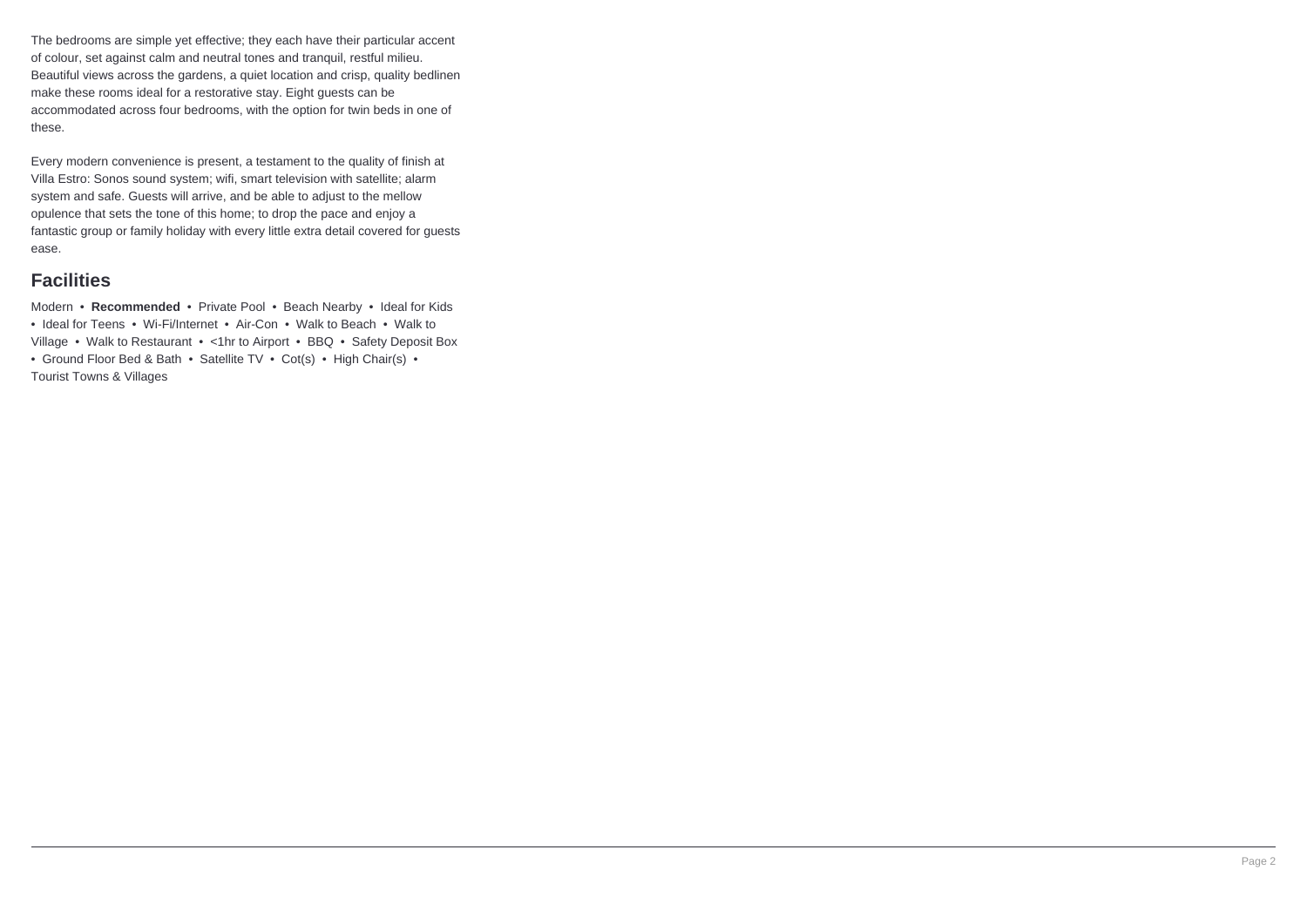## **Interior & Grounds**

#### **The Villa**

Villa Estro has a modern style, and it is in a very calm area close to Port d'es Torrent, only about 10 min from San José. There are 4 double bedrooms and 4 bathrooms, and it can accommodate up to 8 people

#### Ground Floor

- One double bedroom (2 single beds) with en-suite bathroom
- Open double bedroom (2 single beds)
- One separated bathroom
- Large lounge & dining area
- Open modern kitchen
- Access to patio & pool area

#### First Floor

- Two double bedrooms with en-suite bathrooms & access to the terrace

#### Exterior

- Swimming pool (12x5m)
- Sun loungers & parasol
- Covered terrace
- Lawned garden
- Outdoor shower
- Outdoor lounge & dining area
- BBQ area







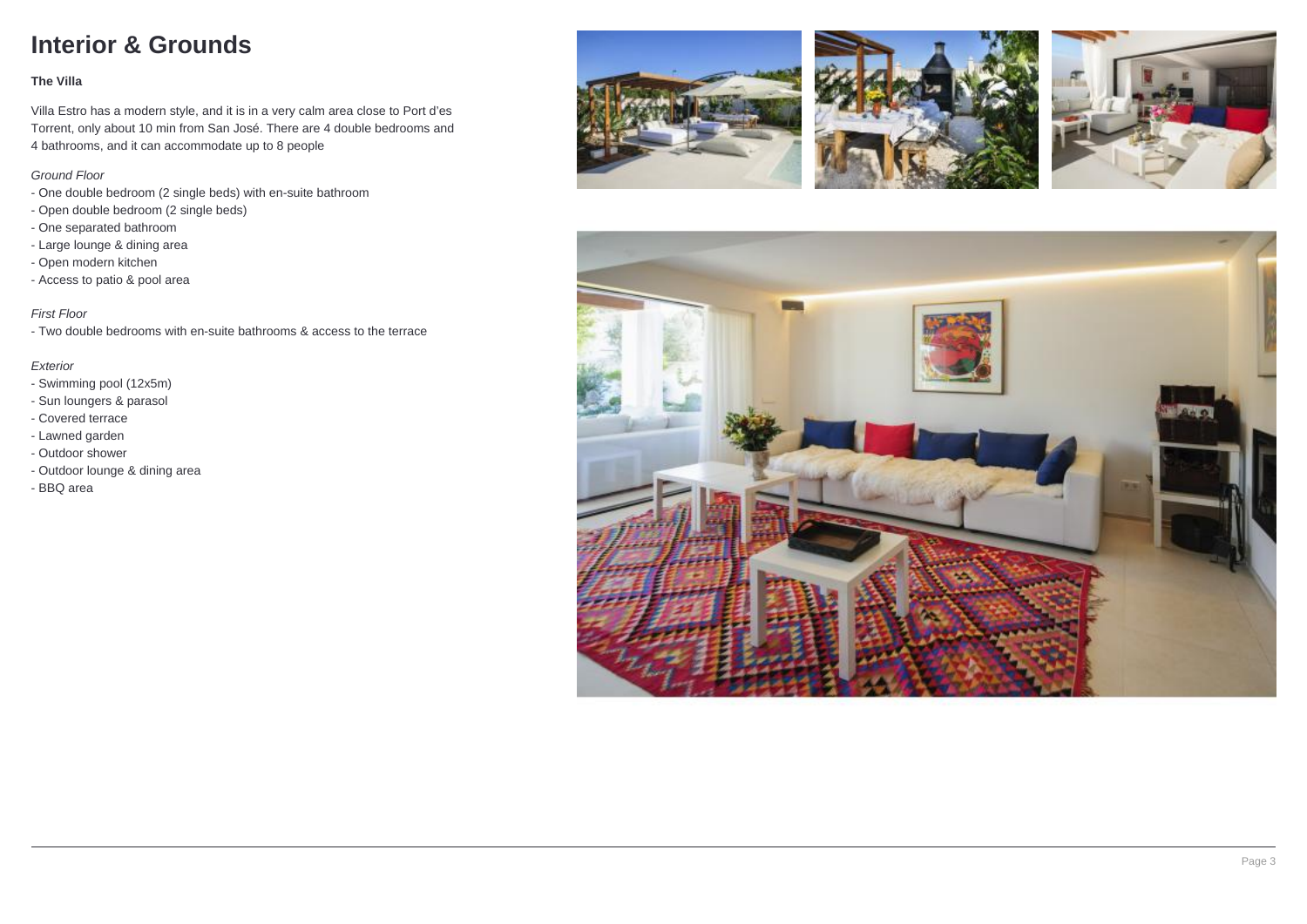# **Location & Local Information**

Ibiza is one of the Balearic Islands, an archipelago of Spain the Mediterranean Sea.

Villa Estro is nestled just outside Port d'es Torrent; about ten minutes from San José.

The closest beaches are Port does Torrent beach, which is about a fifteenminute walk away, or a three-minute drive, or the Cala Bassa beach is about an eight-minute drive away.

Ibiza airport is about 25 minutes away by car. The supermarkets and shops are about ten minutes away.

Although it is known for its iconic hedonism and party lifestyle, Ibiza's lesserknown side is its quiet, traditional village life, beautiful and rugged coastline with dozens of tiny coves to explore, as well as a vibrant and intriguing history.

The major European nightclubs have summer outposts around Ibiza Town and Sant Antoni; and just a stone's throw from these, visitors can balance the excess by indulging in yoga retreats, quiet villages, and sandy coves backed by the pine-clad hills.

The island is stunning in Spring when the almond blossom is out. For a cultural fix, explore the hilltop Dalt Vila in Ibiza Town, before slipping into a pavement cafe to soak up the bohemian vibe.

Boat trips and water sports are popular, with many dive sites, while golf courses are ample.

The old quarter of D'Alt Vila has a sixteenth-century cathedral dedicated to Our Lady of the Snows, as well as panoramic views from its Renaissance-era fortifications.

 Whether it be restoration of the soul through yoga and meditation, a spot of bohemian flair in the local colourful markets and beaches, or a spot of celebrity DJ spotting at some big name clubs, or meandering through sleepy villages on a bike, local cuisine overlooking the cliffs and sea, Ibiza can deliver on every front!

#### Andorra **Girona** Zaragoza Valladolid **Barcelona** Tarragona<sup>O</sup> Madrid Castellón de la Plana Toledo  $\circ$ Palma Valencia **Spain**  $\circ$ 79 Benidorm  $\overline{\circ}$  $\circ$ Alicante Córdoba  $\circ$ Murcia Granada **Algiers** Almería Málaga مدينة الحرائر Alboran Sea **Batna** بانيه Google Map data @2022 Inst. Geogr. Nacional







#### **Local Amenities**

Nearest Airport **Ibiza Airport (18km)**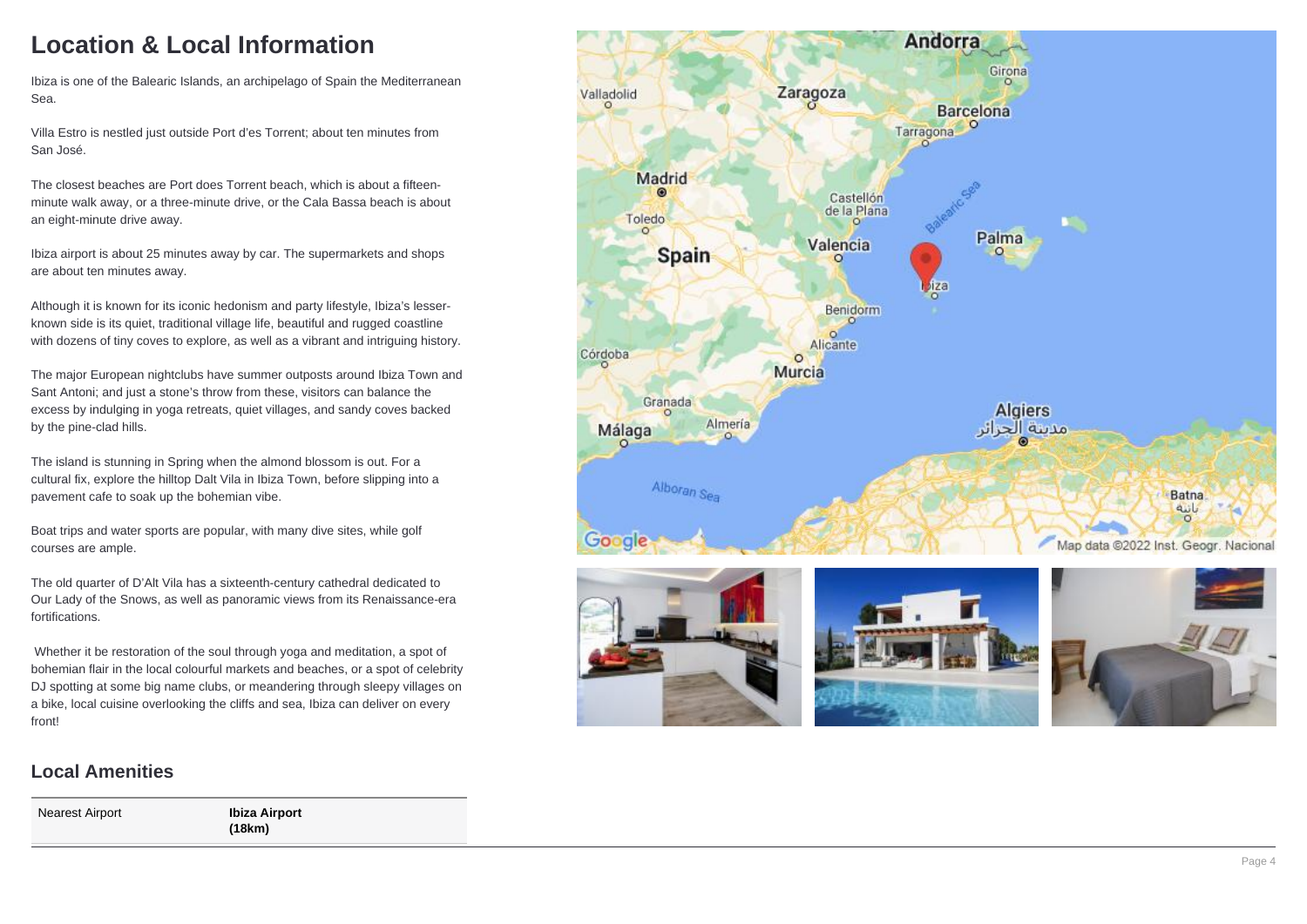| Nearest Village          | Sant Josep de sa Talaia<br>(8km)        |
|--------------------------|-----------------------------------------|
| <b>Nearest Town/City</b> | Sant Anotni de Portmany<br>(7km)        |
| Nearest Restaurant       | <b>Restaurants &amp; Shops</b><br>(1km) |
| Nearest Beach            | <b>Sandy Beach</b><br>(2km)             |
| Nearest Golf             | <b>Golf Course</b><br>(26km)            |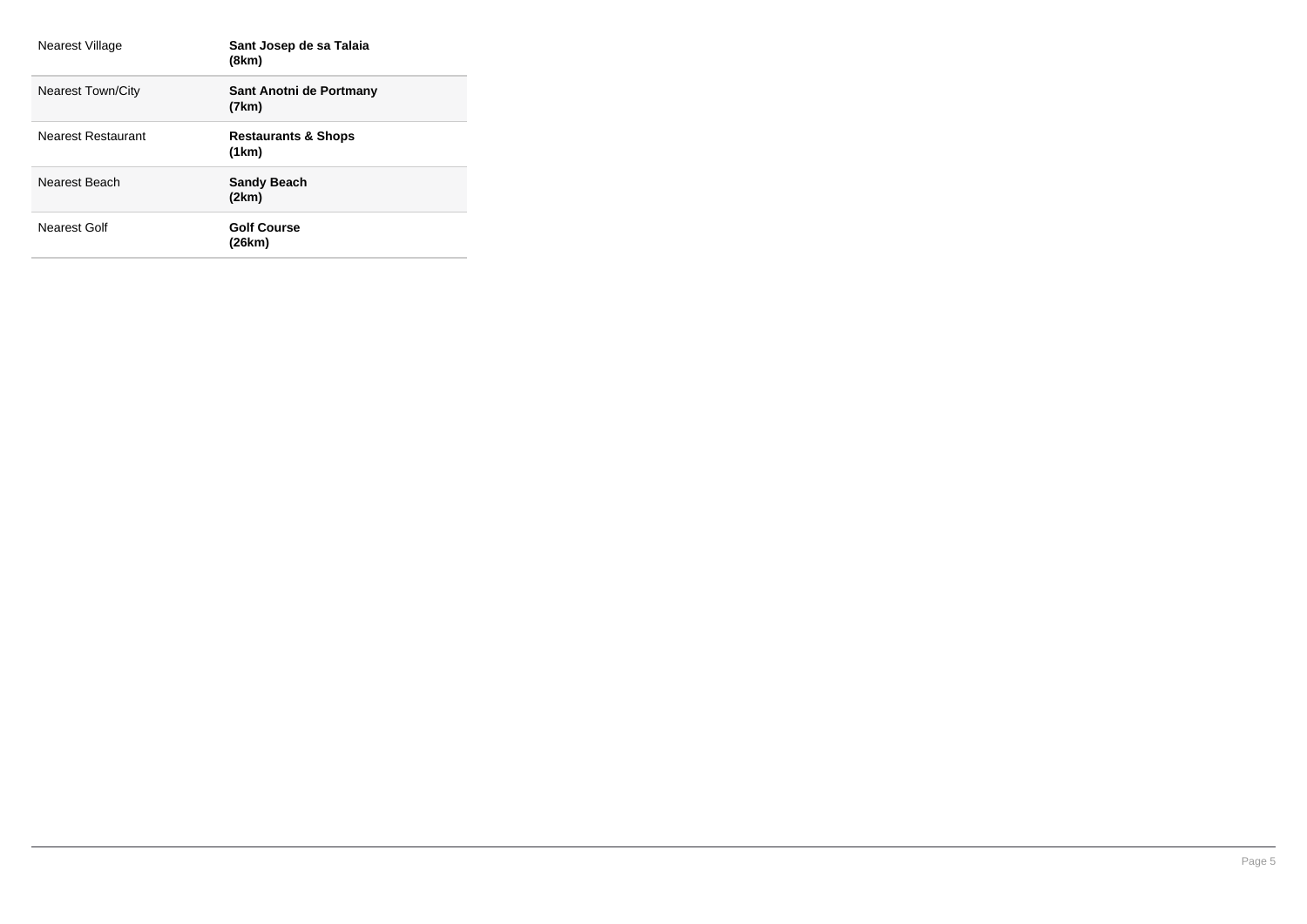# **What Oliver loves…**

- Outdoor spaces have been impeccably finished: the private pool (salt water far better for skin than chlorine), ample lounging space, elegant parasols and luxuriant day beds
- Interiors are sleek, fresh and modern: every detail has been covered, making guests stay truly seamless
- Four bathrooms to four bedrooms, meaning no bathroom queues
- Parking for up to four cars, making this villa ideal for a group of adults or couples

# **What you should know…**

- A vehicle is recommended to fully benefit from the array of beautiful beaches and restaurants that the region offers
- Villa Estro is very child-friendly; yet smaller children will need to be monitored close to the pool area
- The location is semi-rural; ideal for those seeking a restorative stay, while the action of "downtown" is not more than a fifteenminute drive away